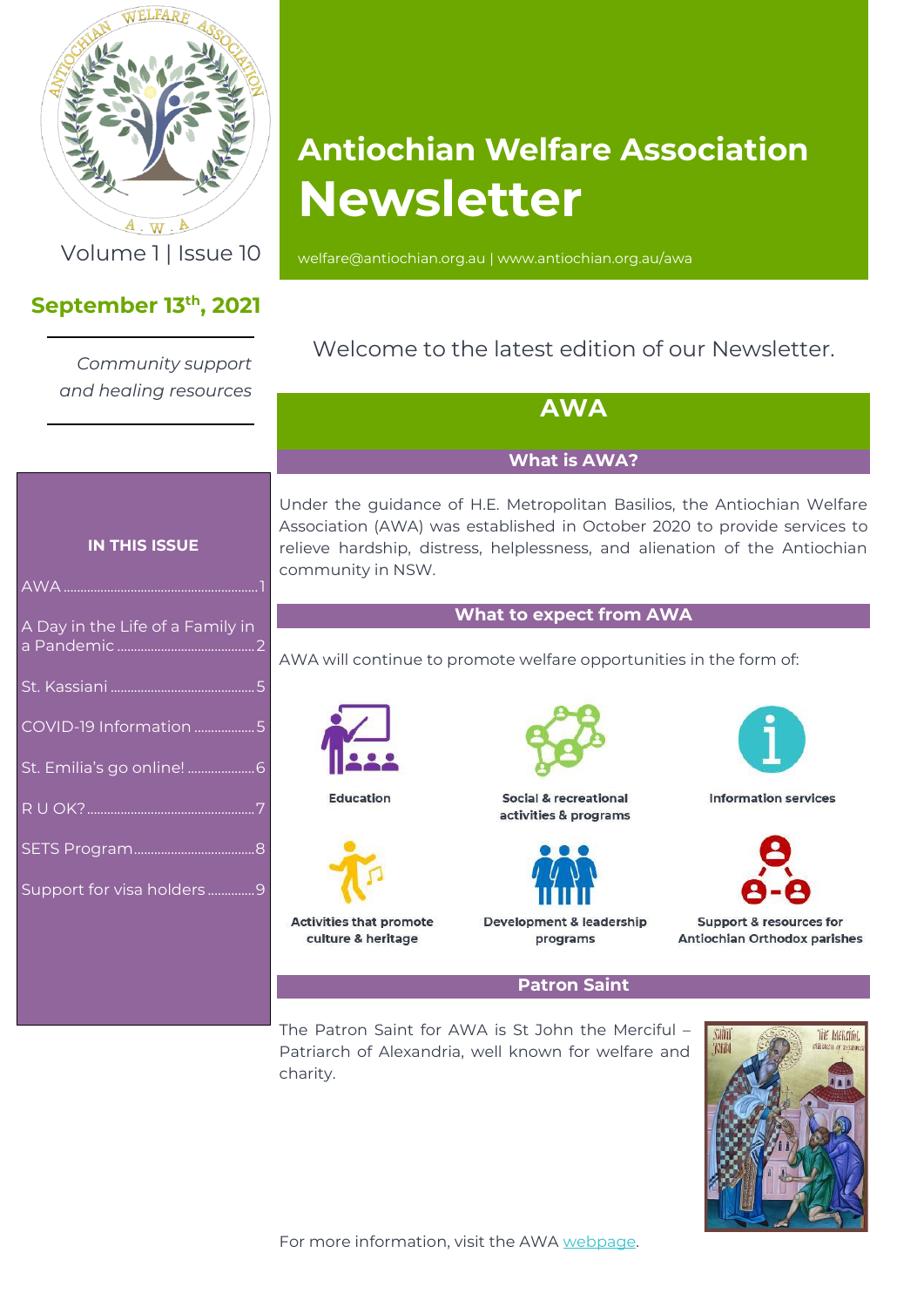### <span id="page-1-0"></span>**A DAY IN THE LIFE OF A FAMILY IN A PANDEMIC**

#### **Fr. Bassam Nassif | May 18th , 2020**



#### **Assistant Professor of Pastoral Theology | University of Balamand**

As the COVID-19 pandemic spread, family life has taken a pretty dramatic turn from the normal, particularly with the on-going concern about infection, illness and possibly death. Given that the current situation will remain in place for a long time, societies have generally committed to taking preventive measures and the previous way of life is currently on hold. Very few individuals venture out, work and school are suspended, social gatherings are curtailed, and these precautions have forced family members to stay at home. Indeed, many people have lost their jobs, while others are trying to work from home. As for students, many educational institutions are delivering their instructions through online learning. Students are no longer able to be in the physical presence of their teachers and schoolmates, and they are unable to interact with them face-to-face. Even church services have been impacted. The faithful are obligated to take strict precautions when attending church, and many have opted instead to pray from home during this time. Social gatherings have become undesired or even forbidden due to the necessity of social distancing, which does not encourage effective communication nor does it strengthen human relationships. This change in daily living is stressful for families and individuals, especially those who are facing economic crisis, job loss, and the inability to travel or connect with other people.

Certainly, each family is unique in terms of its structure, relationship, and living situation. However, what general guidelines can we follow during this time in order to cultivate hope in our soul and safeguard our family?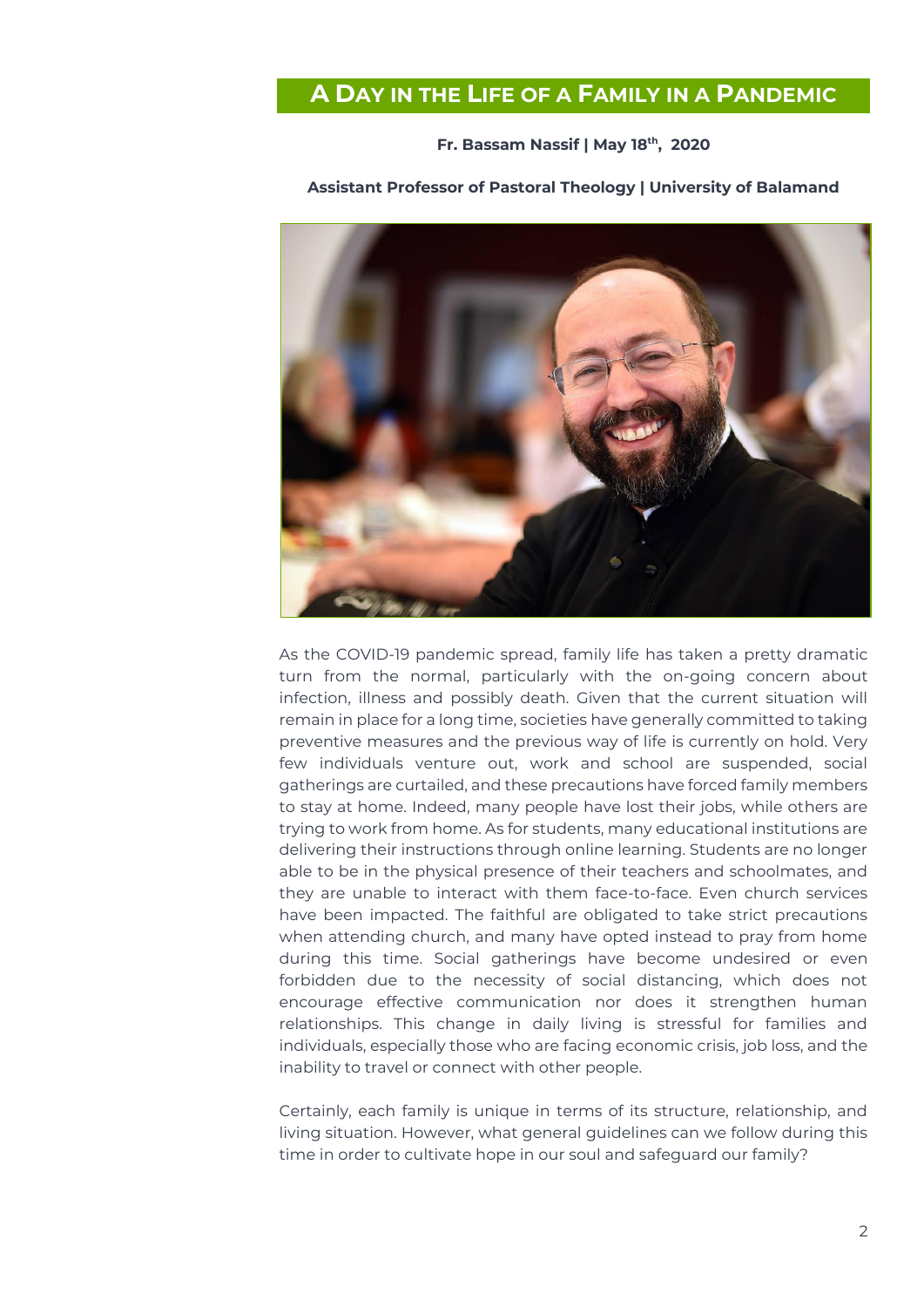First, this isolation from others and the increased time with family provides learning opportunities. While we may have been forced to be distanced from others, we have, in fact, been offered the opportunity to be closer with our immediate family members. It is time for increased communication between husbands and wives, and between parents and children. This new opportunity to be with each other may not have been available in the past due to the pressures of daily life, such as long working hours, studies, and social commitments. Now, we can focus our attention to the people around us at home, listening to their words, understanding their needs and desires, and sensing their inner pain and struggles, while trying to have empathy and offering them support. It is a good time for husbands and wives to express their affection for each other and to learn about their primary love language. It is also a time for parents to fill their children with love and affection, as Saint Paisios the Athonite stresses. A good time for communication and exchange of ideas may be during lunch or after dinner. We must open the door for family members to express their fear or anxiety. Sometimes, during conversations, we sense anger or other undesired emotions in the tone of our loved ones, but this anger could be nothing more than an emotional expression of the deep discomfort from our current situation, a desire to be loved more, or tension from work or study. Family solidarity is essential in these difficult times because it contributes greatly to a deep understanding of one another and it helps to support and alleviate each other from the feelings associated with our current harsh reality. A good level of communications can prevent anger and anxiety from becoming deeply rooted leading to psychological disorders. Indeed, it is necessary to remind each other of the good things we have, and to be thankful to the Lord for the beautiful gifts and moments we have experienced in our life. Being thankful helps change our negative perspective and feelings toward our current situation. While we may not understand everything that is happening around us, we can still share with our loved ones our daily thoughts and experiences. Active listening and communicating with each other is a sign of our effective presence and a token of love that we freely give to our family.

Second, regarding the management of children's affairs, Saint John Chrysostom advises the necessity of finding some kind of a rhythm at home, a daily routine that caters to the needs of all

family members. Parents can work together with their children to prepare a daily schedule which can include times for studying, sharing meals together, praying, reading, and may also include doing chores and enjoying some entertainment or play time. The daily active interaction between parents and children at home helps to channel the children's energy and to maintain their psychological and spiritual health. Daily routine and frequent communication with the children can also prevent them from falling into the traps of virtual social communication, which can increase their sense of isolation from their family and heighten their anxiety. In addition, parents may discover new talents in their children and they can direct them to develop these talents. Moreover, any delegated task can be a teachable moment, such as household tasks, repair tasks, car maintenance tasks, gardening tasks or even a walk in nature. All of the things they learn will prepare them for living on their own and being independent at some point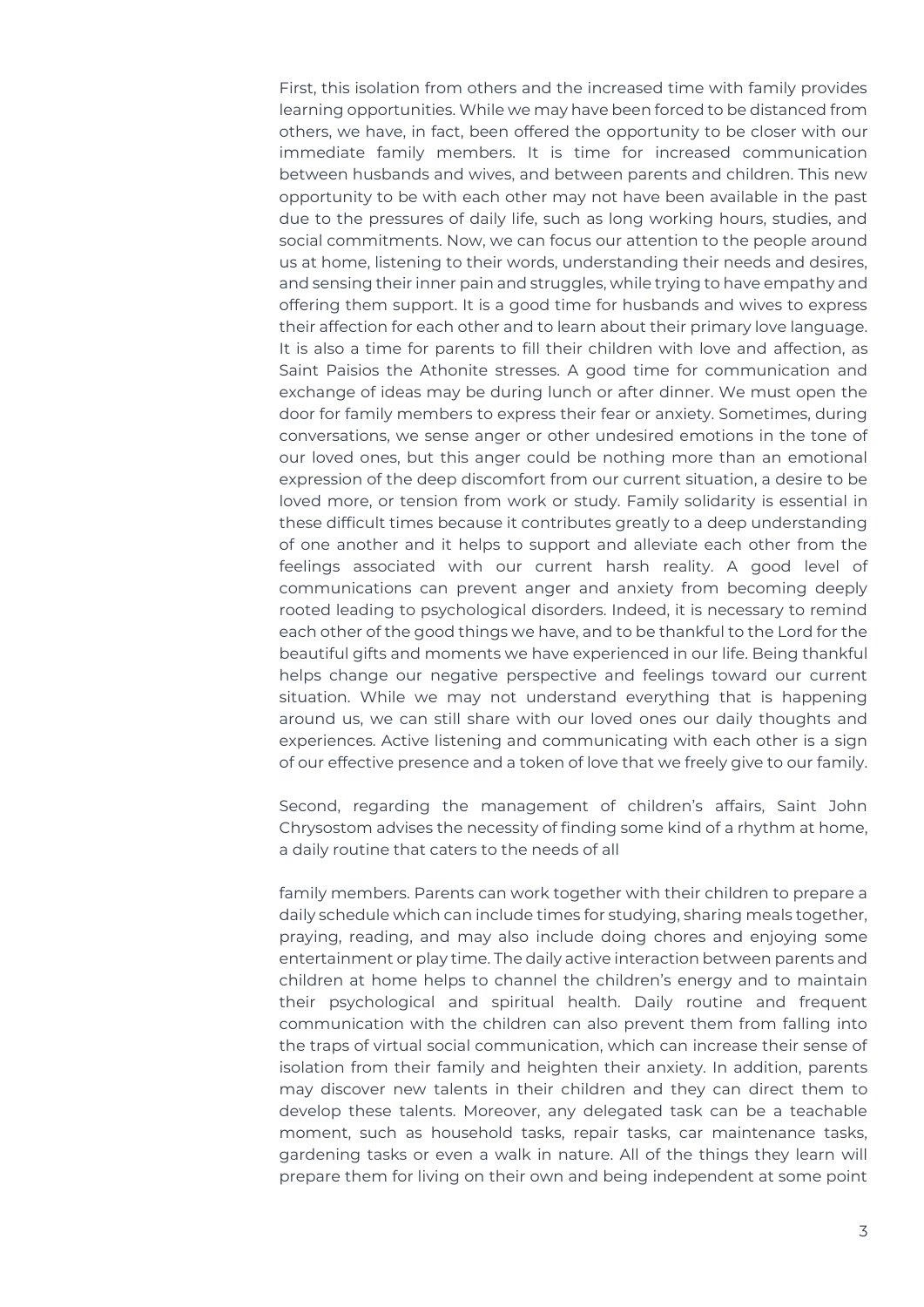later in life. It will also teach them new skills and built their confidence and self-esteem.

Third, the goal of Christian life is holiness through the acquisition of the Holy Spirit, according to Saint Seraphim of Sarov. In our daily challenges, we ask, how much faith do we have? We can test the depth of our faith by measuring the extent of our trust in the Lord. Is Jesus Christ, the Crucified and Risen Savior, my Lord and my God? Our faith is reflected in our daily behavior and our spoken words. Reconciling with each other and helping one another, despite the difficult living conditions we are facing, is another sign of our dependence on the Lord. Personal prayers are also powerful in our home and daily life. We ought to focus on prayer, reading the Bible, reflecting on the lives of the saints, and examining other spiritual readings. We must also build into our days some quiet time where we can experience an opportunity to discover ourselves and the Kingdom of God within us. As we empty ourselves, putting our worries and anxieties before the Lord, He sends His Divine grace to enlighten our mind with good thoughts and hope, as He said: "Come to me, all you who are weary and burdened, and I will give you rest. Take my yoke upon you and learn from me, for I am gentle and humble in heart, and you will find rest for your souls. For my yoke is easy and my burden is light (Matt. 11:28-30).

Certainly, it is a new and difficult period, but as Christians, we see this time as "a time for the Lord to work." Let us strive with discernment, and according to our abilities, to acknowledge our human weakness and limitation, asking God, along with the Theotokos and all the saints, to help us live this present life in a manner pleasing to Him and always guided by His grace. Amen.

This article published on 18 May 2020 on [https://pemptousia.com/.](https://pemptousia.com/)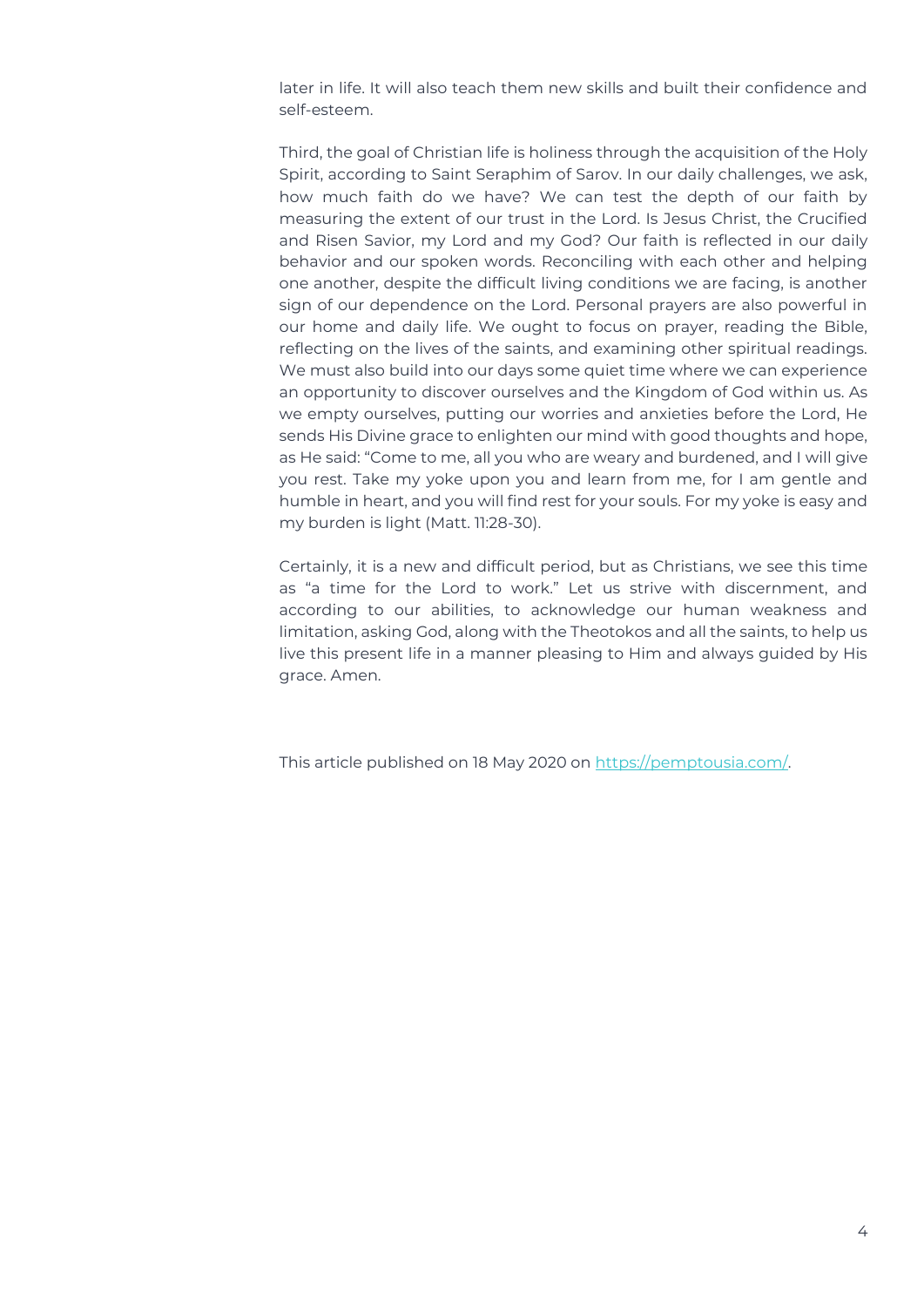### **ST. KASSIANI**

<span id="page-4-0"></span>

**Who is St. Kassiani?**

St. Kassiani the Hymnographer is the patron of our archdiocese choir - [The](https://www.antiochian.org.au/departments/choir/)  [St. Kassiani Antiochian Orthodox Choir.](https://www.antiochian.org.au/departments/choir/)

St. Kassiani was born in Constantinople around 805AD. Part of an aristocratic family, she received an excellent education, both secular and sacred. Kassiani was intelligent and renowned for her beauty. Renouncing the world, she built a convent in Constantinople and becoming a nun, she led an ascetical and philosophical life, pleasing to God.

She pursued her literary and musical interests, becoming the Orthodox Church's **first and only female hymnographer**. Her Feast Day is celebrated on September 7th.

<span id="page-4-1"></span>Learn more about St. Kassiani's life [here.](https://www.antiochian.org.au/departments/choir/saint-kassiani-the-hymnographer/)

### **COVID-19 INFORMATION**

It can be difficult to understand all the health messages, rules and restrictions around COVID-19, which makes it all seem quite confusing. The Council for Intellectual Disability have developed [easy-to-read English](https://cid.org.au/story-tag/easy-read/)  [resources](https://cid.org.au/story-tag/easy-read/) to help the community work through these important health messages.

#### **Additional COVID-19 information:**

- [NSW Roadmap](https://www.nsw.gov.au/media-releases/roadmap-to-freedom-unveiled-for-fully-vaccinated)
- [Greater Sydney restrictions](https://www.nsw.gov.au/covid-19/rules/greater-sydney)
- [COVID-19 travel registration](https://www.nsw.gov.au/covid-19/rules/travel-registration)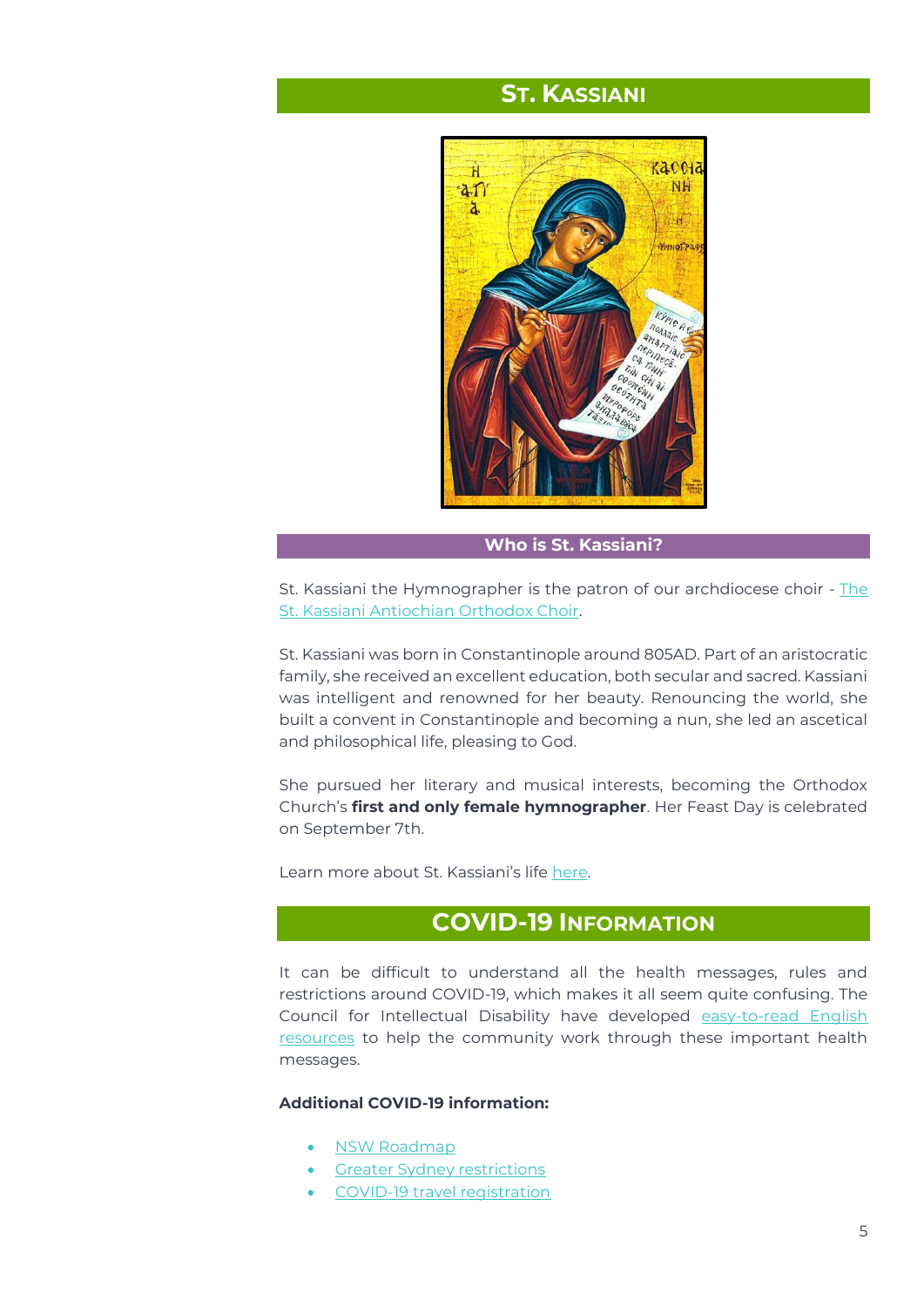### <span id="page-5-0"></span>**ST. EMILIA'S GO ONLINE!**

#### **What is the St. Emilia's Young Mums Group?**

St. Emilia's Young Mums Group is a not-for-profit, volunteer-run, and selffunded group which provides mothers with young children an opportunity to gather and learn in a relaxing and welcoming environment.

Prior to COVID-19 restrictions, the group met once a month at the Antiochian Youth Centre, Punchbowl. A professional speaker is invited each month to provide information on spiritual, health, safety, welfare and other topics.

For more information, visit the St. Emilia's [webpage.](https://www.antiochian.org.au/departments/st-emilias/) 

#### **Patron Saint**

St. Emilia is the daughter of a martyr, the wife of St. Basil the Elder, and a mother of 10 children. She instilled the Orthodox faith in her children, teaching them to pray and devote their lives to the service of the Church. Of her 10 children, 5 are commemorated as saints on the Church calendar, therefore St. Emilia is often called "the mother of saints".

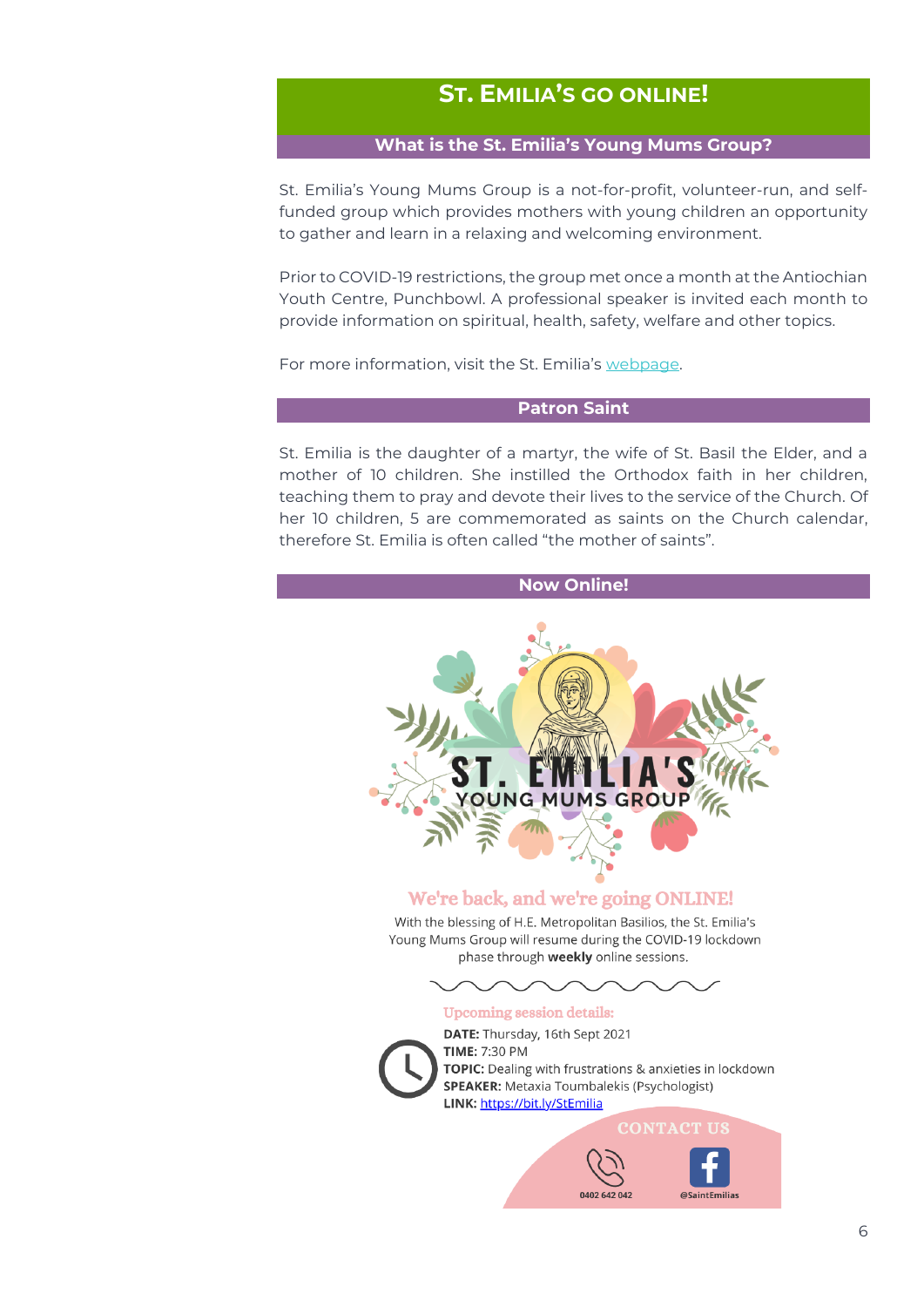### **R U OK?**

<span id="page-6-0"></span>R U OK? Day (Thursday 9 September, 2021) is a national day of action dedicated to reminding everyone that **every day** is the day to ask, "Are you OK?" and support those struggling with life's ups and downs. There are many ways to ask this question. See the flyer below or visit the  $R U OK$ ? website for some ideas.

It's not always easy to keep the conversation going when someone says they're not OK, but it could change a life. Access the interactive conversation roleplay [video](https://www.ruok.org.au/how-to-ask) to help you learn what to say after R U OK?

Access translated R U OK? resources [here.](https://www.ruok.org.au/other-languages) 

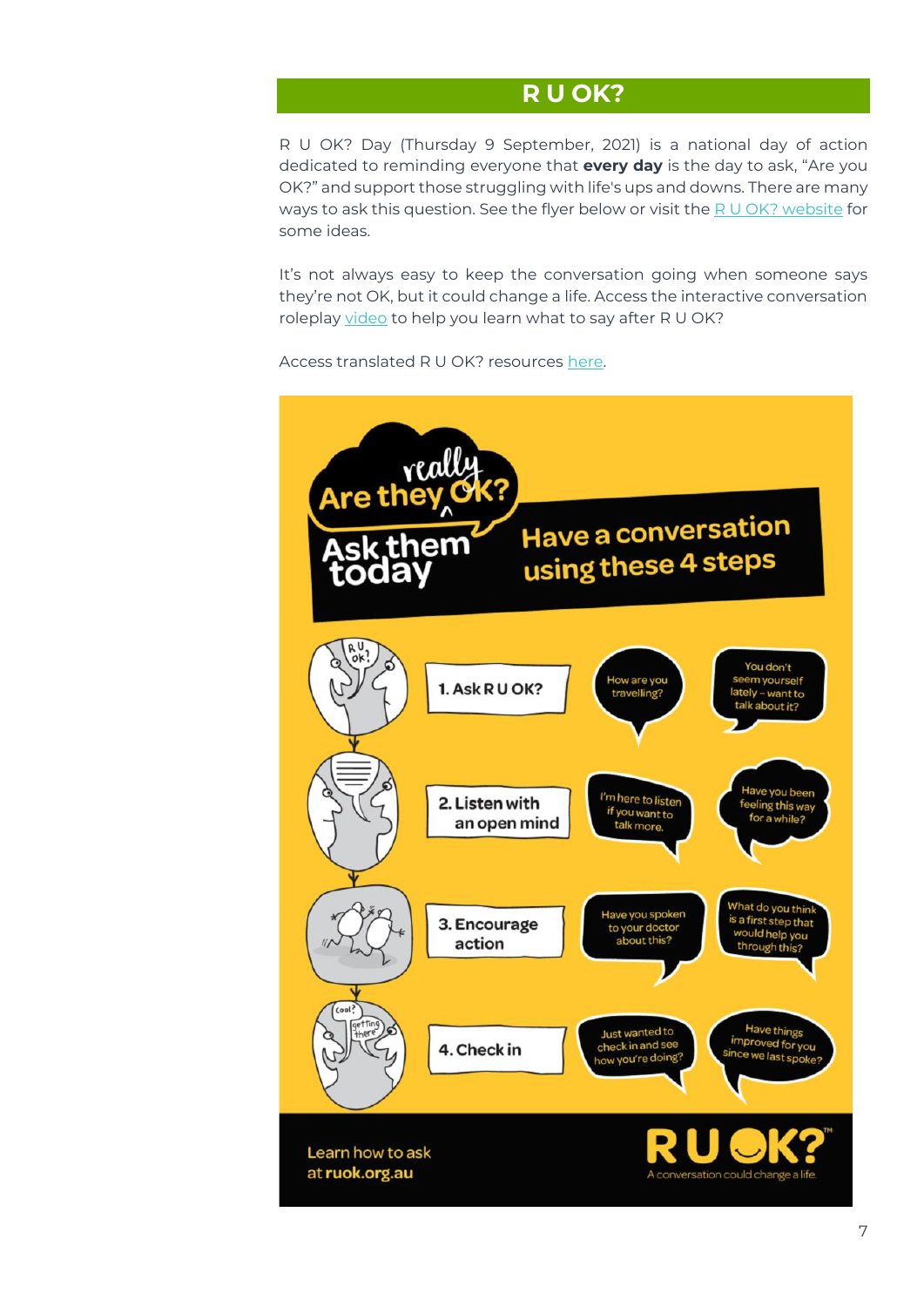### **SETS PROGRAM**

<span id="page-7-0"></span>

#### **What is the SETS Program?**

The Settlements Engagement and Transition Support (SETS) Program began in January 2019 – a program that has been assisting the newly arrived people to Australia.

#### **Who can the SETS Program assist?**

Predominantly new arrivals (migrant, refugee and humanitarian entrants) who have been in Australia between 6 months and 5 years. The program also provides assistance to youth in general who are at risk or are disconnected from their community.

The SETS program aims to address settlement needs in order to improve:

- social participation,
- economic well-being,
- independence,
- personal well-being and
- community connectedness.

The program is complementary to the Humanitarian Settlement Program (HSP) and other Commonwealth support to humanitarian entrants and for other vulnerable migrants.

For more information, visit the SETS [webpage.](https://www.antiochian.org.au/charities/project-sets/)